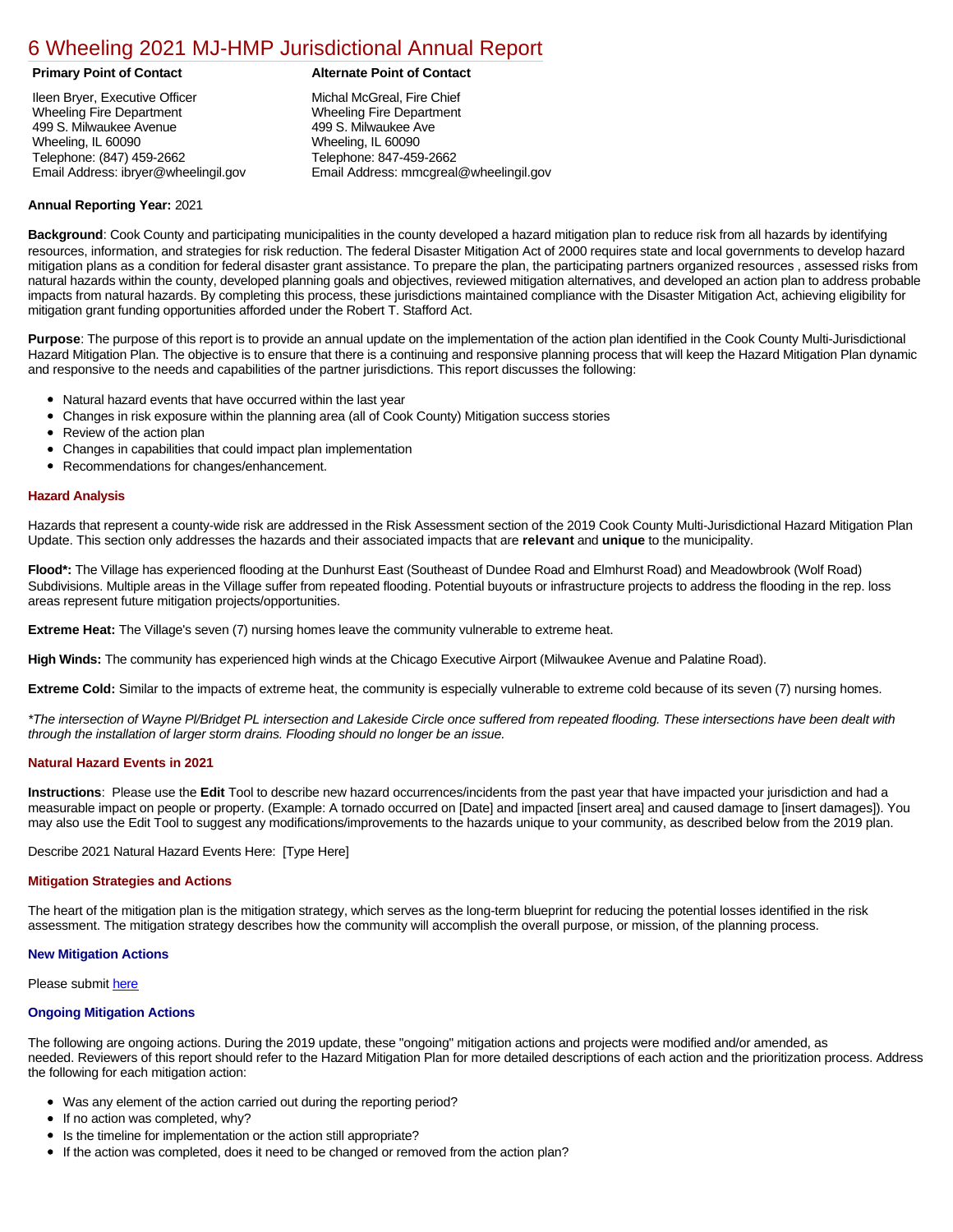| TABLE: HAZARD MITIGATION ACTION PLAN MATRIX                                                                                                                                                                             |                                                                                                                                                                                   |                                            |                                                                                              |                                 |                                  |                       |                                                                                     |                                                            |
|-------------------------------------------------------------------------------------------------------------------------------------------------------------------------------------------------------------------------|-----------------------------------------------------------------------------------------------------------------------------------------------------------------------------------|--------------------------------------------|----------------------------------------------------------------------------------------------|---------------------------------|----------------------------------|-----------------------|-------------------------------------------------------------------------------------|------------------------------------------------------------|
|                                                                                                                                                                                                                         | <b>Completion status legend:</b><br><b>O</b> = Action Ongoing toward Completion<br>$N = New$<br>$R =$ Want Removed from Annex<br>$C = Project Completed$<br>$X = No$ Action Taken |                                            |                                                                                              |                                 |                                  |                       |                                                                                     |                                                            |
| 2021 Status                                                                                                                                                                                                             | 2020 Status                                                                                                                                                                       | 2019 Status                                | <b>Hazards</b><br><b>Mitigated</b>                                                           | <b>Objectives</b><br>Met        | Lead<br><b>Agencies</b>          | <b>Estimated Cost</b> | Sources of<br><b>Funding</b>                                                        | <b>Timeline/Projected</b><br><b>Completion Date</b><br>(a) |
|                                                                                                                                                                                                                         |                                                                                                                                                                                   |                                            | Action W3.1-Corrugated Metal Arch Storm Line Replacement                                     |                                 |                                  |                       |                                                                                     |                                                            |
| <b>Status Description:</b>                                                                                                                                                                                              |                                                                                                                                                                                   |                                            |                                                                                              |                                 |                                  |                       |                                                                                     |                                                            |
| C                                                                                                                                                                                                                       |                                                                                                                                                                                   | Completed                                  | Flood, Severe<br>Weather                                                                     | 1, 2, 9                         | Village of<br>Wheeling           | \$1.5 million; Low    | Village of<br>Wheeling                                                              | Completed                                                  |
|                                                                                                                                                                                                                         |                                                                                                                                                                                   | Action W3.2-Replace Jeffrey Avenue Bridge. |                                                                                              |                                 |                                  |                       |                                                                                     |                                                            |
| <b>Status Description:</b>                                                                                                                                                                                              |                                                                                                                                                                                   |                                            |                                                                                              |                                 |                                  |                       |                                                                                     |                                                            |
| C                                                                                                                                                                                                                       |                                                                                                                                                                                   | Completed                                  | Flood, Severe<br>Weather                                                                     | 1, 2                            | Village of<br>Wheeling           | \$1.18 million; Low   | <b>Highway Bridge</b><br>Replacement &<br>Rehabilitation,<br>Village of<br>Wheeling | Completed                                                  |
|                                                                                                                                                                                                                         |                                                                                                                                                                                   |                                            | Action W3.3-Develop Stormwater Master Community Plan.                                        |                                 |                                  |                       |                                                                                     |                                                            |
| <b>Status Description:</b>                                                                                                                                                                                              |                                                                                                                                                                                   |                                            |                                                                                              |                                 |                                  |                       |                                                                                     |                                                            |
| C                                                                                                                                                                                                                       |                                                                                                                                                                                   | Completed                                  | Flood, Severe<br>Weather                                                                     | 1, 3, 9                         | Village of<br>Wheeling           | \$130,000; Low        | Village of<br>Wheeling,<br>Grants                                                   | Completed                                                  |
|                                                                                                                                                                                                                         |                                                                                                                                                                                   |                                            | Action W3.4—Complete Acquisition of Fox Point Mobile Home Park (Repetitive Loss Mitigation). |                                 |                                  |                       |                                                                                     |                                                            |
| <b>Status Description:</b>                                                                                                                                                                                              |                                                                                                                                                                                   |                                            |                                                                                              |                                 |                                  |                       |                                                                                     |                                                            |
| C                                                                                                                                                                                                                       |                                                                                                                                                                                   | Completed                                  | Flood, Severe<br>Weather                                                                     | 1, 3, 7                         | Village of<br>Wheeling           | \$5.5 million; High   | <b>Highway Bridge</b><br>Replacement &<br>Rehabilitation,<br>Village of<br>Wheeling | Completed                                                  |
|                                                                                                                                                                                                                         | Action W3.5-Harden glass on all Village critical buildings.                                                                                                                       |                                            |                                                                                              |                                 |                                  |                       |                                                                                     |                                                            |
|                                                                                                                                                                                                                         | <b>Status Description:</b>                                                                                                                                                        |                                            |                                                                                              |                                 |                                  |                       |                                                                                     |                                                            |
| O                                                                                                                                                                                                                       |                                                                                                                                                                                   | Ongoing                                    | Severe Weather,<br>Tornado,<br>Earthquake                                                    | 1, 4, 5                         | Village of<br>Wheeling           | \$1.5million; Medium  | Highway Bridge<br>Replacement &<br>Rehabilitation,<br>Village of<br>Wheeling        | 2016/2017, Short-<br>term                                  |
| Action W3.6—Where appropriate, support retrofitting, purchase, or relocation of structures in hazard-prone areas to prevent future structure damage. Give<br>priority to properties with exposure to repetitive losses. |                                                                                                                                                                                   |                                            |                                                                                              |                                 |                                  |                       |                                                                                     |                                                            |
| <b>Status Description:</b>                                                                                                                                                                                              |                                                                                                                                                                                   |                                            |                                                                                              |                                 |                                  |                       |                                                                                     |                                                            |
| $\circ$                                                                                                                                                                                                                 |                                                                                                                                                                                   | Ongoing                                    | All                                                                                          | 7, 13                           | Village of<br>Wheeling           | High                  | <b>FEMA Hazard</b><br>Mitigation<br>Grants                                          | Long-term<br>(depending on<br>funding)                     |
|                                                                                                                                                                                                                         |                                                                                                                                                                                   |                                            | Action W3.7-Continue to Support the County-wide Actions Identified in the Plan.              |                                 |                                  |                       |                                                                                     |                                                            |
| <b>Status Description:</b>                                                                                                                                                                                              |                                                                                                                                                                                   |                                            |                                                                                              |                                 |                                  |                       |                                                                                     |                                                            |
| O                                                                                                                                                                                                                       |                                                                                                                                                                                   | Ongoing                                    | All                                                                                          | All                             | Village of<br>Wheeling           | Low                   | General Fund                                                                        | Short- and Long-<br>term                                   |
|                                                                                                                                                                                                                         |                                                                                                                                                                                   |                                            | Action W3.8-Actively participate in the plan maintenance strategy identified in this plan.   |                                 |                                  |                       |                                                                                     |                                                            |
| <b>Status Description:</b>                                                                                                                                                                                              |                                                                                                                                                                                   |                                            |                                                                                              |                                 |                                  |                       |                                                                                     |                                                            |
| $\circ$                                                                                                                                                                                                                 |                                                                                                                                                                                   | Ongoing                                    | All                                                                                          | 3, 4, 6                         | DHSEM,<br>Village of<br>Wheeling | Low                   | <b>General Fund</b>                                                                 | Short-term                                                 |
| Action W3.9-Continue to Maintain/Enhance the Village's Classification Under the CRS Program.                                                                                                                            |                                                                                                                                                                                   |                                            |                                                                                              |                                 |                                  |                       |                                                                                     |                                                            |
| <b>Status Description:</b>                                                                                                                                                                                              |                                                                                                                                                                                   |                                            |                                                                                              |                                 |                                  |                       |                                                                                     |                                                            |
| O                                                                                                                                                                                                                       |                                                                                                                                                                                   | Ongoing                                    | All                                                                                          | 3, 4, 5, 6, 7, 9,<br>10, 11, 13 | Village of<br>Wheeling           | Low                   | <b>General Fund</b>                                                                 | Long-term                                                  |
|                                                                                                                                                                                                                         | Action W3.10-Maintain Good Standing Under the National Flood Insurance Program.                                                                                                   |                                            |                                                                                              |                                 |                                  |                       |                                                                                     |                                                            |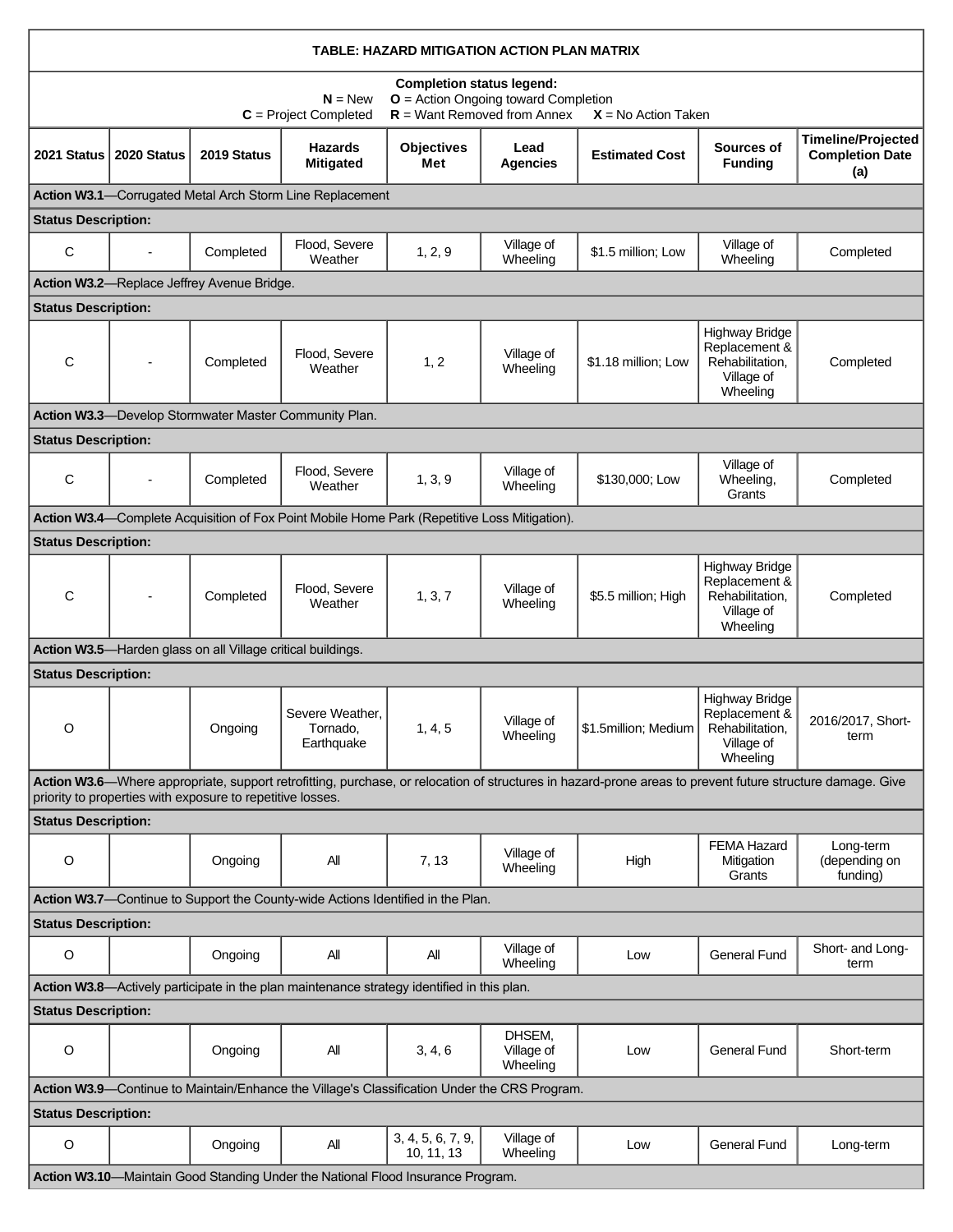| <b>Status Description:</b>                                                      |                                                                                                                                                                                          |           |                                                                          |                 |                          |                                                                                                                                    |                                                                    |                           |  |
|---------------------------------------------------------------------------------|------------------------------------------------------------------------------------------------------------------------------------------------------------------------------------------|-----------|--------------------------------------------------------------------------|-----------------|--------------------------|------------------------------------------------------------------------------------------------------------------------------------|--------------------------------------------------------------------|---------------------------|--|
| $\circ$                                                                         |                                                                                                                                                                                          | Ongoing   | Flooding                                                                 | 4, 6, 9         | Village of<br>Wheeling   | Low                                                                                                                                | <b>General Fund</b>                                                | Short-term and<br>Ongoing |  |
|                                                                                 | Action W3.11—Implement a Program to Record High Water Marks Following High Water Events.                                                                                                 |           |                                                                          |                 |                          |                                                                                                                                    |                                                                    |                           |  |
| <b>Status Description:</b>                                                      |                                                                                                                                                                                          |           |                                                                          |                 |                          |                                                                                                                                    |                                                                    |                           |  |
| $\circ$                                                                         |                                                                                                                                                                                          | Ongoing   | Flooding, Severe<br>Weather                                              | 3, 6, 9         | Village of<br>Wheeling   | Medium                                                                                                                             | General Fund:<br><b>FEMA Grant</b><br>Funds (Public<br>Assistance) | Long-term                 |  |
|                                                                                 |                                                                                                                                                                                          |           |                                                                          |                 |                          | Action W3.12-Integrate the HMP into Other Plans, Programs, or Resources that Dictate Land Use or Redevelopment.                    |                                                                    |                           |  |
| <b>Status Description:</b>                                                      |                                                                                                                                                                                          |           |                                                                          |                 |                          |                                                                                                                                    |                                                                    |                           |  |
| $\circ$                                                                         |                                                                                                                                                                                          | Ongoing   | All                                                                      | 3, 4, 6, 10, 13 | Community<br>Development | Low                                                                                                                                | <b>General Fund</b>                                                | Short-term                |  |
|                                                                                 |                                                                                                                                                                                          |           |                                                                          |                 |                          | Action W3.13-Develop Storm Water Modeling Program of the Dunhurst Subdivision to Analyze the Options for Further Flood Mitigation. |                                                                    |                           |  |
| <b>Status Description:</b>                                                      |                                                                                                                                                                                          |           |                                                                          |                 |                          |                                                                                                                                    |                                                                    |                           |  |
| O                                                                               |                                                                                                                                                                                          | Ongoing   | Flooding, Severe<br>Weather                                              | 2, 3            | Village of<br>Wheeling   | <b>TBD</b>                                                                                                                         | <b>TBD</b>                                                         | 2019/2020                 |  |
|                                                                                 |                                                                                                                                                                                          |           |                                                                          |                 |                          | Action W3.14-Implementation of Storm Water Credit Allocation Program (I.E. Heritage Lake Utilization by Developers).               |                                                                    |                           |  |
| <b>Status Description:</b>                                                      |                                                                                                                                                                                          |           |                                                                          |                 |                          |                                                                                                                                    |                                                                    |                           |  |
| C                                                                               |                                                                                                                                                                                          | Completed | Flooding, Severe<br>Weather                                              | 1, 11           | Village of<br>Wheeling   | TBD                                                                                                                                | <b>TBD</b>                                                         | 2018                      |  |
| Action W3.15—Storm Water Diversion - Northside of Dundee Road to Heritage Lake. |                                                                                                                                                                                          |           |                                                                          |                 |                          |                                                                                                                                    |                                                                    |                           |  |
| <b>Status Description:</b>                                                      |                                                                                                                                                                                          |           |                                                                          |                 |                          |                                                                                                                                    |                                                                    |                           |  |
| $\mathsf{C}$                                                                    |                                                                                                                                                                                          | Completed | Flooding, Severe<br>Weather                                              | 2, 7, 13        | Village of<br>Wheeling   | TBD                                                                                                                                | <b>TBD</b>                                                         | 2018                      |  |
| Action W3.16-Remapping of Buffalo Creek Floodplain.                             |                                                                                                                                                                                          |           |                                                                          |                 |                          |                                                                                                                                    |                                                                    |                           |  |
| <b>Status Description:</b>                                                      |                                                                                                                                                                                          |           |                                                                          |                 |                          |                                                                                                                                    |                                                                    |                           |  |
| С                                                                               |                                                                                                                                                                                          | Ongoing   | Flooding                                                                 | 1, 3, 4         | Village of<br>Wheeling   | <b>TBD</b>                                                                                                                         | <b>TBD</b>                                                         | 2019                      |  |
|                                                                                 | Action W3.17-Implement Drainage Improvements in East Dunhurst subdivision, East Chester subdivison, and North Wheeling Road                                                              |           |                                                                          |                 |                          |                                                                                                                                    |                                                                    |                           |  |
| <b>Status Description:</b>                                                      |                                                                                                                                                                                          |           |                                                                          |                 |                          |                                                                                                                                    |                                                                    |                           |  |
| O                                                                               |                                                                                                                                                                                          | New       | Flooding                                                                 | 7, 9            | Village of<br>Wheeling   | \$3,936,404; High                                                                                                                  | Grants and<br>Local Funding                                        | 2022                      |  |
|                                                                                 |                                                                                                                                                                                          |           | Action W3.18-Implement Wheeling Park District - Chamber Park Rain Garden |                 |                          |                                                                                                                                    |                                                                    |                           |  |
| <b>Status Description:</b>                                                      |                                                                                                                                                                                          |           |                                                                          |                 |                          |                                                                                                                                    |                                                                    |                           |  |
| O                                                                               |                                                                                                                                                                                          | New       | Flooding                                                                 | 13              | <b>MWRD</b>              | \$160,000                                                                                                                          | <b>MWRD</b>                                                        | TBD                       |  |
|                                                                                 | (a) Ongoing indicates continuation of an action that is already in place. Short-term indicates implementation within five years. Long-term indicates<br>implementation after five years. |           |                                                                          |                 |                          |                                                                                                                                    |                                                                    |                           |  |

**Mitigation Success Stories:** Examples of mitigation success stories include, but are not limited to: received a Grant, completed a major mitigation project, etc.

Future Needs: Examples of future needs include, but are not limited to: receiving training to better understand the mitigation grant application process, studies that may be needed to better understand hazards/risks, etc.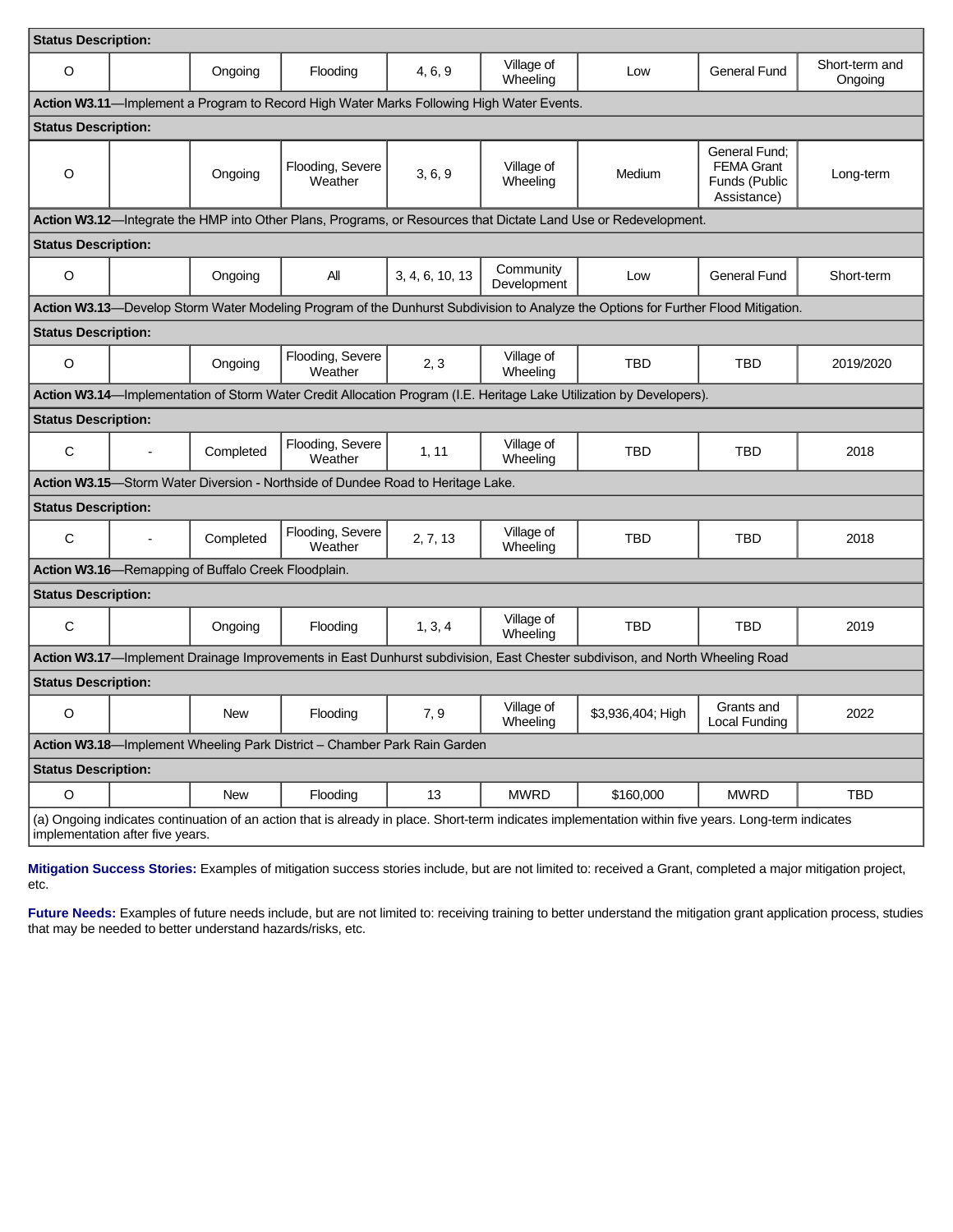# [6.1 Action W3.19](https://wheeling.isc-cemp.com/Cemp/Details?id=8334936)

| <b>Mitigation Action</b>                             | South Dunhurst Drainage Study |
|------------------------------------------------------|-------------------------------|
| Year Initiated                                       | 2021                          |
| Applicable Jurisdiction                              | Wheeling                      |
| Lead Agency/Organization                             |                               |
| Supporting Agencies/Organizations                    |                               |
| Applicable Goal                                      |                               |
| Potential Funding Source                             |                               |
| <b>Estimated Cost</b>                                |                               |
| Benefits (loss avoided)                              |                               |
| Projected Completion Date                            |                               |
| Priority and Level of Importance (Low, Medium, High) |                               |
| Benefit Analysis (Low, Medium, High)                 |                               |
| Cost Analysis (Low, Medium, High)                    |                               |
| Actual Completion Date                               |                               |

| Recommended Mitigation Action/Implementation Plan and Project Description |                                                                                                                      |  |  |  |
|---------------------------------------------------------------------------|----------------------------------------------------------------------------------------------------------------------|--|--|--|
| Action/Implementation Plan                                                | Engineering study to determine feasible drainage improvement projects for the neighborhood, as described in the 2015 |  |  |  |
| and Project Description:                                                  | <b>Stormwater Master Plan</b>                                                                                        |  |  |  |

| <b>Mitigation Action and Project Maintenance</b> |               |                 |  |
|--------------------------------------------------|---------------|-----------------|--|
| Year                                             | <b>Status</b> | <b>Comments</b> |  |
| $\sqrt{2019}$                                    |               |                 |  |
| 2020                                             |               |                 |  |
| 2021                                             | <b>New</b>    |                 |  |
| 2022                                             |               |                 |  |
| $\vert$ 2023                                     |               |                 |  |

|   | <b>Mitigated Hazards</b>                       |  |  |  |  |
|---|------------------------------------------------|--|--|--|--|
|   | <b>All Hazards</b>                             |  |  |  |  |
|   | Dam/Levee Failure                              |  |  |  |  |
|   | Drought                                        |  |  |  |  |
|   | Earthquake                                     |  |  |  |  |
| X | Flood                                          |  |  |  |  |
|   | Extreme Heat                                   |  |  |  |  |
|   | Lightning                                      |  |  |  |  |
|   | Hail                                           |  |  |  |  |
|   | Fog                                            |  |  |  |  |
|   | High Wind                                      |  |  |  |  |
|   | Snow                                           |  |  |  |  |
|   | Blizzard                                       |  |  |  |  |
|   | Extreme Cold                                   |  |  |  |  |
|   | Ice Storms                                     |  |  |  |  |
|   | Tornado                                        |  |  |  |  |
|   | Epidemic or pandemic                           |  |  |  |  |
|   | Nuclear Power Plant Incident                   |  |  |  |  |
|   | Widespread Power Outage                        |  |  |  |  |
|   | Coastal Erosion                                |  |  |  |  |
|   | Secondary Impacts from Mass Influx of Evacuees |  |  |  |  |
|   | Hazardous Materials Incident                   |  |  |  |  |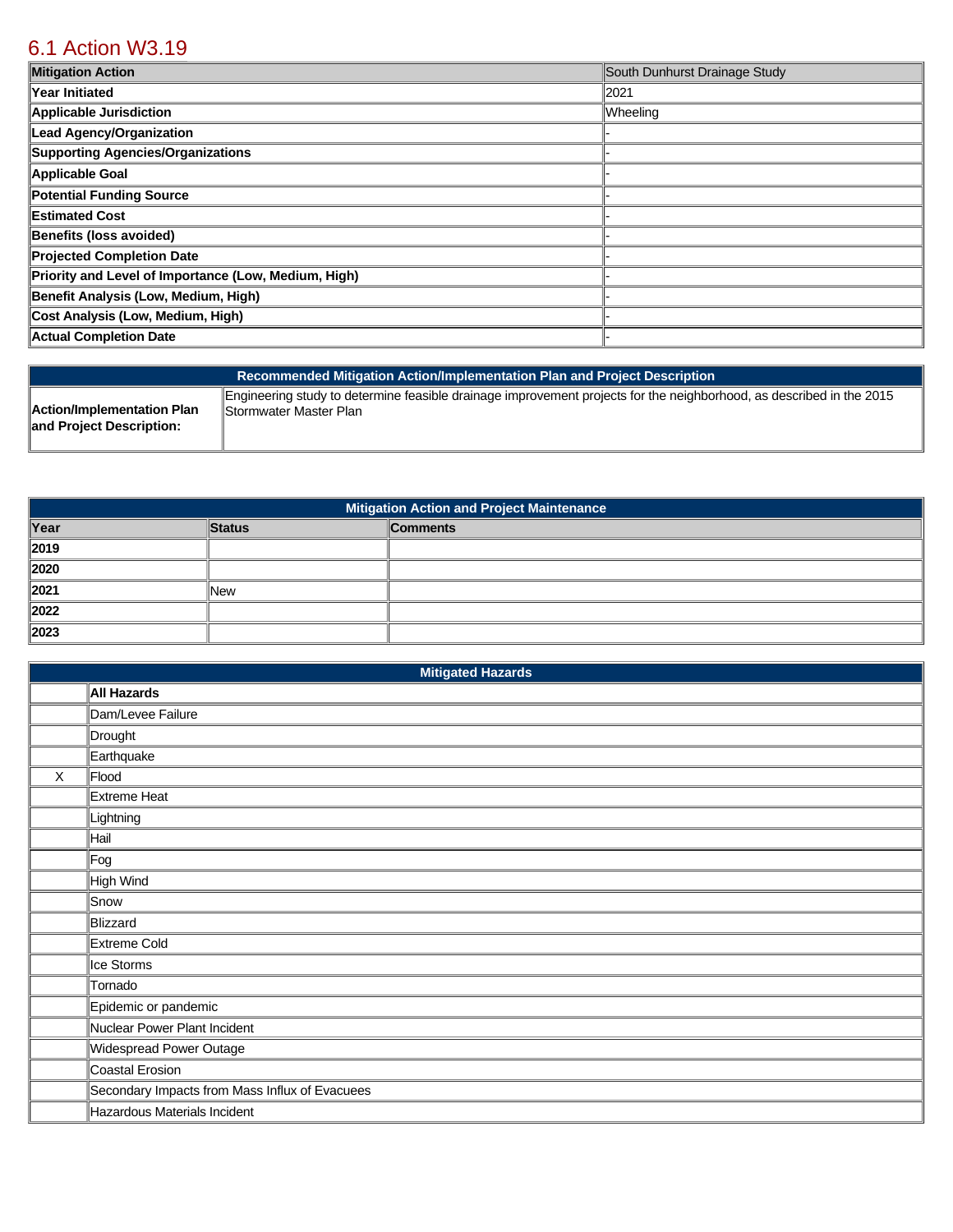## [6.2 Action W3.20](https://wheeling.isc-cemp.com/Cemp/Details?id=8334941)

| <b>Mitigation Action</b>                             | Stream Bank stabilization project |
|------------------------------------------------------|-----------------------------------|
| Year Initiated                                       | 2021                              |
| Applicable Jurisdiction                              | Wheeling                          |
| Lead Agency/Organization                             |                                   |
| Supporting Agencies/Organizations                    |                                   |
| Applicable Goal                                      |                                   |
| Potential Funding Source                             |                                   |
| <b>Estimated Cost</b>                                |                                   |
| Benefits (loss avoided)                              |                                   |
| Projected Completion Date                            |                                   |
| Priority and Level of Importance (Low, Medium, High) |                                   |
| Benefit Analysis (Low, Medium, High)                 |                                   |
| Cost Analysis (Low, Medium, High)                    |                                   |
| Actual Completion Date                               |                                   |

| Recommended Mitigation Action/Implementation Plan and Project Description |                                                                                                                      |  |  |
|---------------------------------------------------------------------------|----------------------------------------------------------------------------------------------------------------------|--|--|
| Action/Implementation Plan                                                | Based on the Lake County Stormwater Commission assessment, stabilize 1,500 linear feet of Buffalo Creek. Phase I and |  |  |
| and Project Description:                                                  | III: \$245,000 Phase III: \$2,100,000                                                                                |  |  |

| Mitigation Action and Project Maintenance |               |                 |  |
|-------------------------------------------|---------------|-----------------|--|
| Year                                      | <b>Status</b> | <b>Comments</b> |  |
| $\vert$ 2019                              |               |                 |  |
| 2020                                      |               |                 |  |
| $\ 2021$                                  | <b>New</b>    |                 |  |
| 2022                                      |               |                 |  |
| 2023                                      |               |                 |  |

|         | <b>Mitigated Hazards</b>                       |  |  |  |  |
|---------|------------------------------------------------|--|--|--|--|
|         | <b>All Hazards</b>                             |  |  |  |  |
|         | Dam/Levee Failure                              |  |  |  |  |
|         | Drought                                        |  |  |  |  |
|         | Earthquake                                     |  |  |  |  |
| $\sf X$ | Flood                                          |  |  |  |  |
|         | Extreme Heat                                   |  |  |  |  |
|         | Lightning                                      |  |  |  |  |
|         | Hail                                           |  |  |  |  |
|         | Fog                                            |  |  |  |  |
|         | High Wind                                      |  |  |  |  |
|         | Snow                                           |  |  |  |  |
|         | Blizzard                                       |  |  |  |  |
|         | Extreme Cold                                   |  |  |  |  |
|         | Ice Storms                                     |  |  |  |  |
|         | Tornado                                        |  |  |  |  |
|         | Epidemic or pandemic                           |  |  |  |  |
|         | Nuclear Power Plant Incident                   |  |  |  |  |
|         | Widespread Power Outage                        |  |  |  |  |
|         | Coastal Erosion                                |  |  |  |  |
|         | Secondary Impacts from Mass Influx of Evacuees |  |  |  |  |
|         | Hazardous Materials Incident                   |  |  |  |  |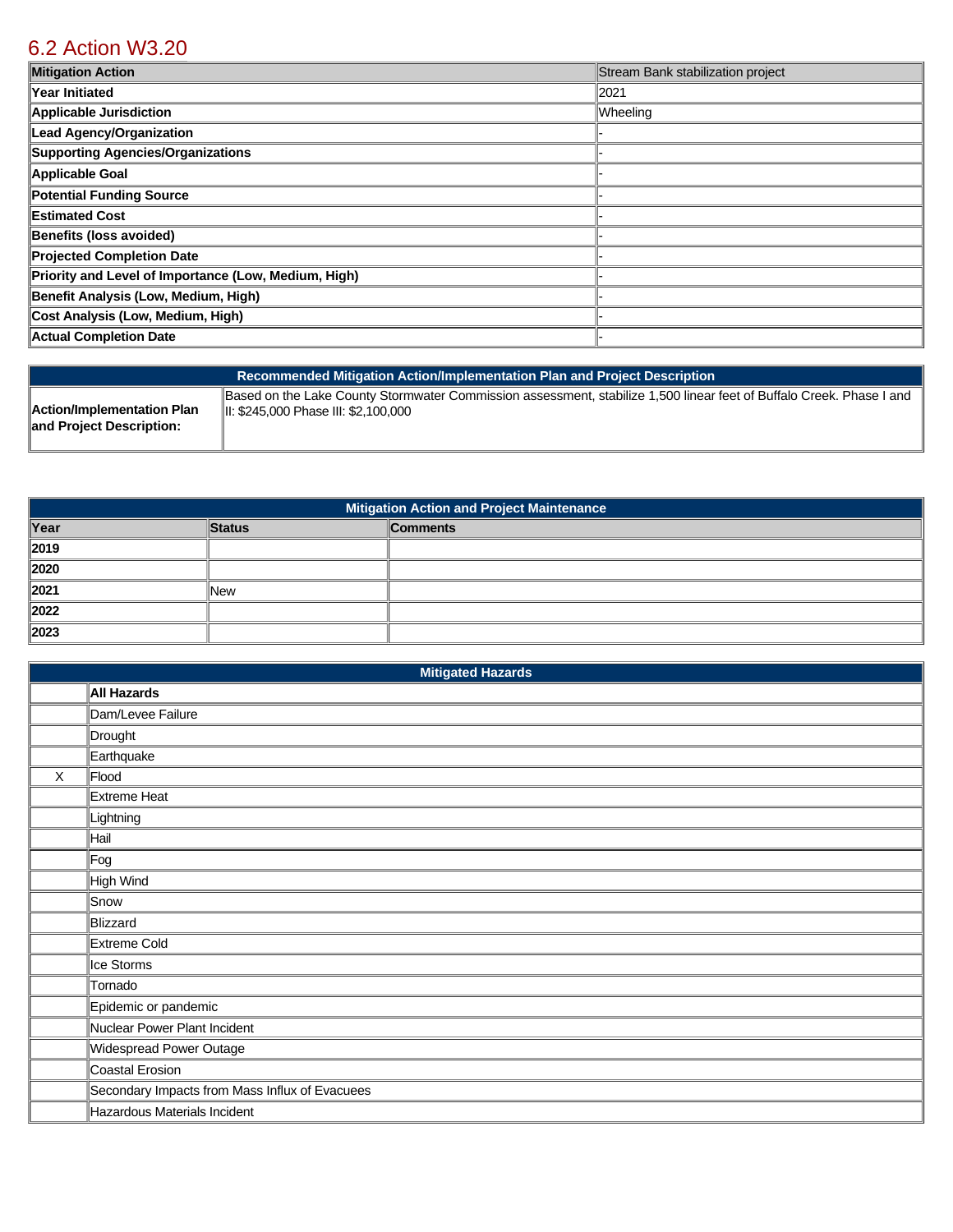# [6.3 Action W3.21](https://wheeling.isc-cemp.com/Cemp/Details?id=8334937)

| <b>Mitigation Action</b>                             | Hintz Road/Echo Lake storm sewer improvement project |
|------------------------------------------------------|------------------------------------------------------|
| Year Initiated                                       | 2021                                                 |
| <b>Applicable Jurisdiction</b>                       | Wheeling, Illinois                                   |
| <b>Lead Agency/Organization</b>                      |                                                      |
| <b>Supporting Agencies/Organizations</b>             |                                                      |
| Applicable Goal                                      |                                                      |
| <b>Potential Funding Source</b>                      |                                                      |
| <b>Estimated Cost</b>                                |                                                      |
| Benefits (loss avoided)                              |                                                      |
| <b>Projected Completion Date</b>                     |                                                      |
| Priority and Level of Importance (Low, Medium, High) |                                                      |
| Benefit Analysis (Low, Medium, High)                 |                                                      |
| Cost Analysis (Low, Medium, High)                    |                                                      |
| <b>Actual Completion Date</b>                        |                                                      |

| Recommended Mitigation Action/Implementation Plan and Project Description |                                   |  |  |
|---------------------------------------------------------------------------|-----------------------------------|--|--|
| <b>Action/Implementation Plan</b><br>and Project Description:             | repair 48" storm sewer--\$350.000 |  |  |

| <b>Mitigation Action and Project Maintenance</b> |               |                 |
|--------------------------------------------------|---------------|-----------------|
| Year                                             | <b>Status</b> | <b>Comments</b> |
| 2019                                             |               |                 |
| 2020                                             |               |                 |
| 2021                                             | New           |                 |
| 2022                                             |               |                 |
| $\ 2023$                                         |               |                 |

| <b>Mitigated Hazards</b> |                                                |  |
|--------------------------|------------------------------------------------|--|
|                          | <b>All Hazards</b>                             |  |
|                          | Dam/Levee Failure                              |  |
|                          | Drought                                        |  |
|                          | Earthquake                                     |  |
| $\times$                 | Flood                                          |  |
|                          | Extreme Heat                                   |  |
|                          | Lightning                                      |  |
|                          | Hail                                           |  |
|                          | Fog                                            |  |
|                          | High Wind                                      |  |
|                          | Snow                                           |  |
|                          | Blizzard                                       |  |
|                          | Extreme Cold                                   |  |
|                          | Ice Storms                                     |  |
|                          | Tornado                                        |  |
|                          | Epidemic or pandemic                           |  |
|                          | Nuclear Power Plant Incident                   |  |
|                          | Widespread Power Outage                        |  |
|                          | Coastal Erosion                                |  |
|                          | Secondary Impacts from Mass Influx of Evacuees |  |
|                          | Hazardous Materials Incident                   |  |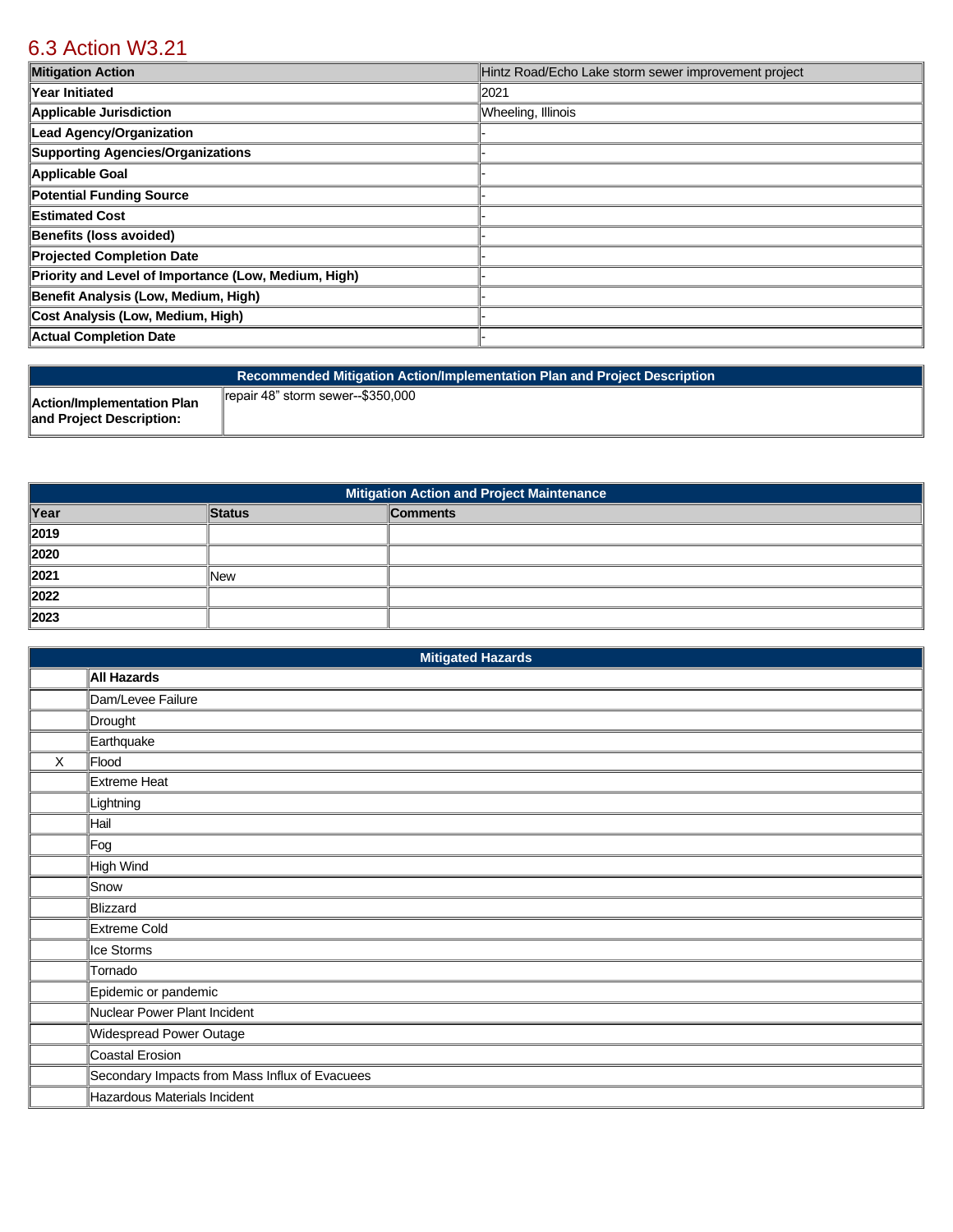## [6.4 Action W3.22](https://wheeling.isc-cemp.com/Cemp/Details?id=8334938)

| <b>Mitigation Action</b>                             | South Dunhurst Drainage Improvement Project |
|------------------------------------------------------|---------------------------------------------|
| Year Initiated                                       | 2021                                        |
| Applicable Jurisdiction                              | Wheeling, Illinois                          |
| Lead Agency/Organization                             |                                             |
| Supporting Agencies/Organizations                    |                                             |
| Applicable Goal                                      |                                             |
| Potential Funding Source                             |                                             |
| Estimated Cost                                       |                                             |
| Benefits (loss avoided)                              |                                             |
| <b>Projected Completion Date</b>                     |                                             |
| Priority and Level of Importance (Low, Medium, High) |                                             |
| Benefit Analysis (Low, Medium, High)                 |                                             |
| Cost Analysis (Low, Medium, High)                    |                                             |
| Actual Completion Date                               |                                             |

| Recommended Mitigation Action/Implementation Plan and Project Description |                                                                                                                          |  |
|---------------------------------------------------------------------------|--------------------------------------------------------------------------------------------------------------------------|--|
| <b>Action/Implementation Plan</b>                                         | Based on the findings of the drainage study, replace or reconstruct neighborhood drainage system, and add 4 acre feet of |  |
| and Project Description:                                                  | detention and compensatory storage to eliminate single family home flooding--\$5,500,000                                 |  |

| Mitigation Action and Project Maintenance |               |                 |
|-------------------------------------------|---------------|-----------------|
| Year                                      | <b>Status</b> | <b>Comments</b> |
| $\vert$ 2019                              |               |                 |
| 2020                                      |               |                 |
| $\vert$ 2021                              | New           |                 |
| 2022                                      |               |                 |
| 2023                                      |               |                 |

|              | <b>Mitigated Hazards</b>                       |  |  |
|--------------|------------------------------------------------|--|--|
|              | All Hazards                                    |  |  |
|              | Dam/Levee Failure                              |  |  |
|              | Drought                                        |  |  |
|              | Earthquake                                     |  |  |
| $\mathsf{X}$ | Flood                                          |  |  |
|              | <b>Extreme Heat</b>                            |  |  |
|              | Lightning                                      |  |  |
|              | Hail                                           |  |  |
|              | Fog                                            |  |  |
|              | High Wind                                      |  |  |
|              | Snow                                           |  |  |
|              | Blizzard                                       |  |  |
|              | Extreme Cold                                   |  |  |
|              | Ice Storms                                     |  |  |
|              | Tornado                                        |  |  |
|              | Epidemic or pandemic                           |  |  |
|              | Nuclear Power Plant Incident                   |  |  |
|              | Widespread Power Outage                        |  |  |
|              | Coastal Erosion                                |  |  |
|              | Secondary Impacts from Mass Influx of Evacuees |  |  |
|              | Hazardous Materials Incident                   |  |  |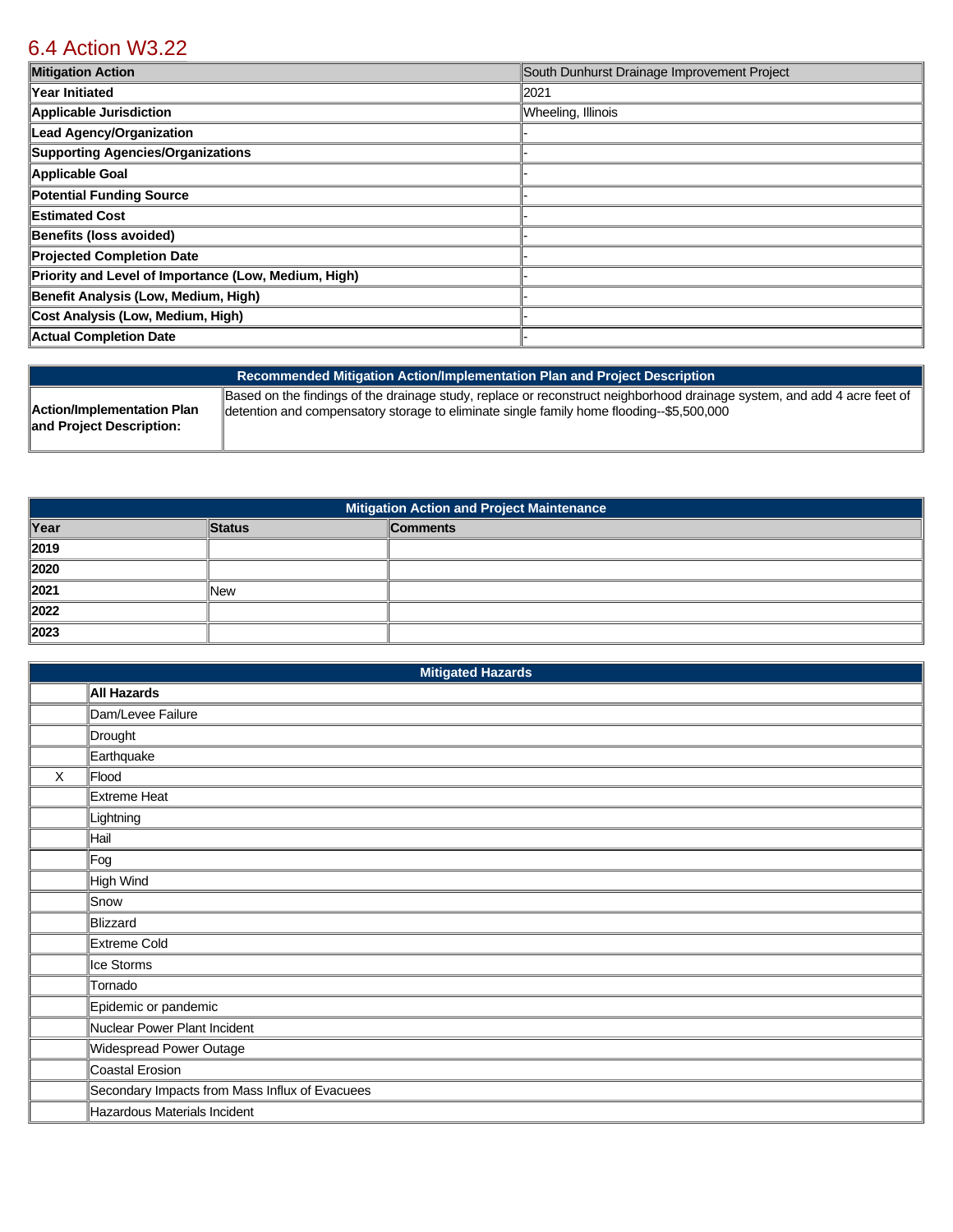# [6.5 Action W3.23](https://wheeling.isc-cemp.com/Cemp/Details?id=8334939)

| <b>Mitigation Action</b>                             | Create a Bioswale to reduce potential flooding |
|------------------------------------------------------|------------------------------------------------|
| Year Initiated                                       | 2021                                           |
| Applicable Jurisdiction                              | Wheeling, Illinois                             |
| Lead Agency/Organization                             |                                                |
| Supporting Agencies/Organizations                    |                                                |
| Applicable Goal                                      |                                                |
| Potential Funding Source                             |                                                |
| Estimated Cost                                       |                                                |
| Benefits (loss avoided)                              |                                                |
| <b>Projected Completion Date</b>                     |                                                |
| Priority and Level of Importance (Low, Medium, High) |                                                |
| Benefit Analysis (Low, Medium, High)                 |                                                |
| Cost Analysis (Low, Medium, High)                    |                                                |
| Actual Completion Date                               |                                                |

|                                                        | Recommended Mitigation Action/Implementation Plan and Project Description                 |
|--------------------------------------------------------|-------------------------------------------------------------------------------------------|
| Action/Implementation Plan<br>and Project Description: | Create a bioswale on the plat of land where a new fire station is designated to be built. |

| <b>Mitigation Action and Project Maintenance</b> |               |                 |
|--------------------------------------------------|---------------|-----------------|
| Year                                             | <b>Status</b> | <b>Comments</b> |
| $\vert$ 2019                                     |               |                 |
| 2020                                             |               |                 |
| $\vert$ 2021                                     | lNew          |                 |
| 2022                                             |               |                 |
| 2023                                             |               |                 |

| <b>Mitigated Hazards</b> |                                                |  |
|--------------------------|------------------------------------------------|--|
|                          | <b>All Hazards</b>                             |  |
|                          | Dam/Levee Failure                              |  |
|                          | Drought                                        |  |
|                          | Earthquake                                     |  |
| X                        | Flood                                          |  |
|                          | Extreme Heat                                   |  |
|                          | Lightning                                      |  |
|                          | Hail                                           |  |
|                          | Fog                                            |  |
|                          | High Wind                                      |  |
|                          | Snow                                           |  |
|                          | Blizzard                                       |  |
|                          | Extreme Cold                                   |  |
|                          | Ice Storms                                     |  |
|                          | Tornado                                        |  |
|                          | Epidemic or pandemic                           |  |
|                          | Nuclear Power Plant Incident                   |  |
|                          | Widespread Power Outage                        |  |
|                          | Coastal Erosion                                |  |
|                          | Secondary Impacts from Mass Influx of Evacuees |  |
|                          | Hazardous Materials Incident                   |  |